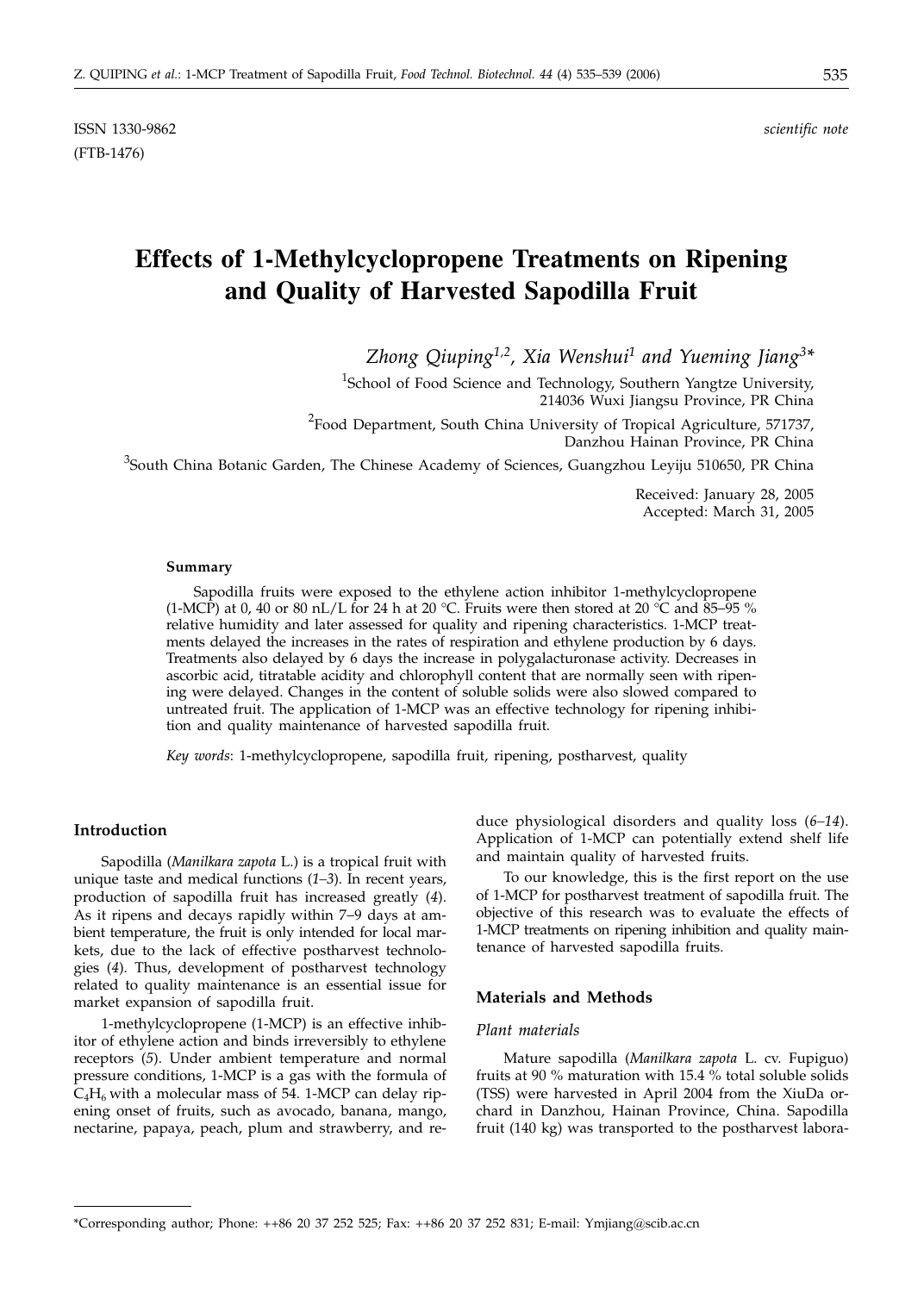tory at South University of Tropical Agriculture in open boxes within 25 min. Fruits were selected for similar colour, size, mass, good appearance and lack of defects. They were then randomly divided into lots of 45 fruits for various treatments.

# *1-MCP treatments*

1-MCP was obtained from the Smart Fresh<sup>TM</sup>, Rohm and Haas Co., Italy, with an active ingredient of 0.14 %. The fruits were placed in 20-litre glass jars, sealed and then exposed to 1-MCP for 24 h at 0 (control), 40 or 80 nL/L. 1-MCP concentration was calculated according to the manufacturer's instructions. After 1-MCP treatment, fruits were removed from the jars and kept at  $(20\pm 1)$  °C and 80−90 % relative humidity (RH) for assessments. For each treatment, three replications were used. The fruits were sampled and analyzed for respiration, ethylene production rates, firmness, chlorophyll and ascorbic acid content, TSS, titratable acidity (TA), and polygalacturonase (PG) activity. The 1-MCP-treated fruit were sampled after 0, 3, 6, 9, 12, 15, 18, 21 and 24 days, and control fruit after 0, 3, 6, 9, 12 and 15 days of storage, because the control fruit was completely soft after 15 days of storage.

# *Respiration and ethylene production rates*

Ten fruits were sealed for 2 h in a 2-litre glass container, and 1 mL of gas sample was withdrawn by a gas- -tight hypodermic syringe and analyzed by a gas chromatograph (Shimadzu GC-9A, Kyoto, Japan). CO<sub>2</sub> was determined using a thermal conductivity detector (TCD) with a Poropak N column, whereas ethylene was determined with a flame ionization detector (FID) and an OV17 capillary column. Respiration rate was expressed as mass of  $CO<sub>2</sub>$  in mg/h/kg of fresh mass (FM), while ethylene production rate was expressed as nL/  $h/g$  FM.

# *Firmness*

Firmness was determined on intact fruit using a penetrometer (Model L1000S Lloyd, UK) with a 13-mm probe. Six fruits per treatment were used and five points per fruit were selected to determine the firmness. Each firmness value was calculated from the average of five determinations.

## *Chlorophyll*

Fruit peel tissue (0.5 g) was homogenized with acetone, and absorbance of the extract in a final volume of 5 mL was recorded at 663 nm by using a spectrophotometer (UV755B, Shanghai, China). The chlorophyll standard sample was obtained from Sigma Chemical Company. Chlorophyll concentration was determined by the method of Mir *et al.* (*15*) and expressed as mg/100 g FM.

# *Polygalacturonase (PG) activity*

PG was extracted by the method of Pathak and Sanwal (*16*) with a slight modification. All extractions were performed at 4  $°C$ . Pulp tissue (2 g) from six fruits was homogenized in 30 mL of 0.2 M acetic acid buffer

(pH=6.0). The homogenate was filtered through four layers of cheesecloth and centrifuged for 20 min at 11 000 × *g* (Beckman, Allegra 64R). The supernatant was then collected as a crude enzyme extract. PG activity was assayed by the method of Tan *et al.* (*17*), using a reaction mixture of 0.2 mL of 0.2 M acetic acid buffer (pH=4.6) containing 3 mg of polygalacturonic acid and 0.4 mL of crude enzyme, with a final volume of 1.0 mL. After the mixture was incubated for 1 h at 37 °C, the reaction was stopped by the addition of 1 mL of dinitrosalicylic acid, then kept for 5 min in boiling water bath, and finally diluted with 8 mL of water. Absorbance at 540 nm was assayed by a spectrophotometer (UV755B, Shanghai, China) by measuring reducing sugars released from polygalacturonic acid. PG activity was expressed as µmol galacturonic acid (GA)/h/g FM.

## *TSS, TA and ascorbic acid contents*

Pulp tissue (30 g) from six fruits was homogenized in a grinder and then centrifuged for 20 min at 14 000  $\times$ *g* (Beckman, Allegra 64R). The supernatant phase was collected for analyses of TSS, TA and ascorbic acid concentrations. TSS was determined by using a digital refractometer (Chengdu, China), and TA, expressed as percentage of citric acid, by titration with 0.1 M NaOH, while ascorbic acid was determined by 2,6-dichlorophenol indophenol titration.

# *Data handling*

In all experiments, fruits were arranged in a completely randomized design. Data were subjected to analysis of variance (ANOVA). Least significant differences were calculated to compare data values at the 5 % significance level. Data were presented in figures as means ± standard errors.

# **Results and Discussion**

# *Respiration and ethylene production rates*

As shown in Fig. 1A, respiration rate of sapodilla fruit expressed as mass of  $CO<sub>2</sub>$  in mg/h/kg decreased from 38.9 at harvest to 20.5 mg/h/kg of FM after 3 days, then increased progressively, with a peak level of 116 mg/h/kg of FM after 12 days of storage, and finally decreased rapidly, which suggested that sapodilla was a climacteric fruit. Fruit exposed to 1-MCP had a lower respiration rate than control fruit during storage. The inhibition of the respiration enhanced with the increase of the concentration of 1-MCP from 0 to 80 nL/L. 1-MCP treatments delayed the appearance of the respiration rate peak by 6 days. Compared to the respiration rate, similar effects in ethylene production rate by 1-MCP treatments were observed (Fig. 1B).

#### *Firmness*

Firmness of sapodilla fruit decreased rapidly during storage (Fig. 2). 1-MCP treatments delayed the decrease in the firmness. After 12 days of storage, fruit treated with 1-MCP at 40 or 80 nL/L exhibited a higher firmness value (31.5 or 37.8 N, respectively), which was significantly higher than that of control fruit (8.5 N).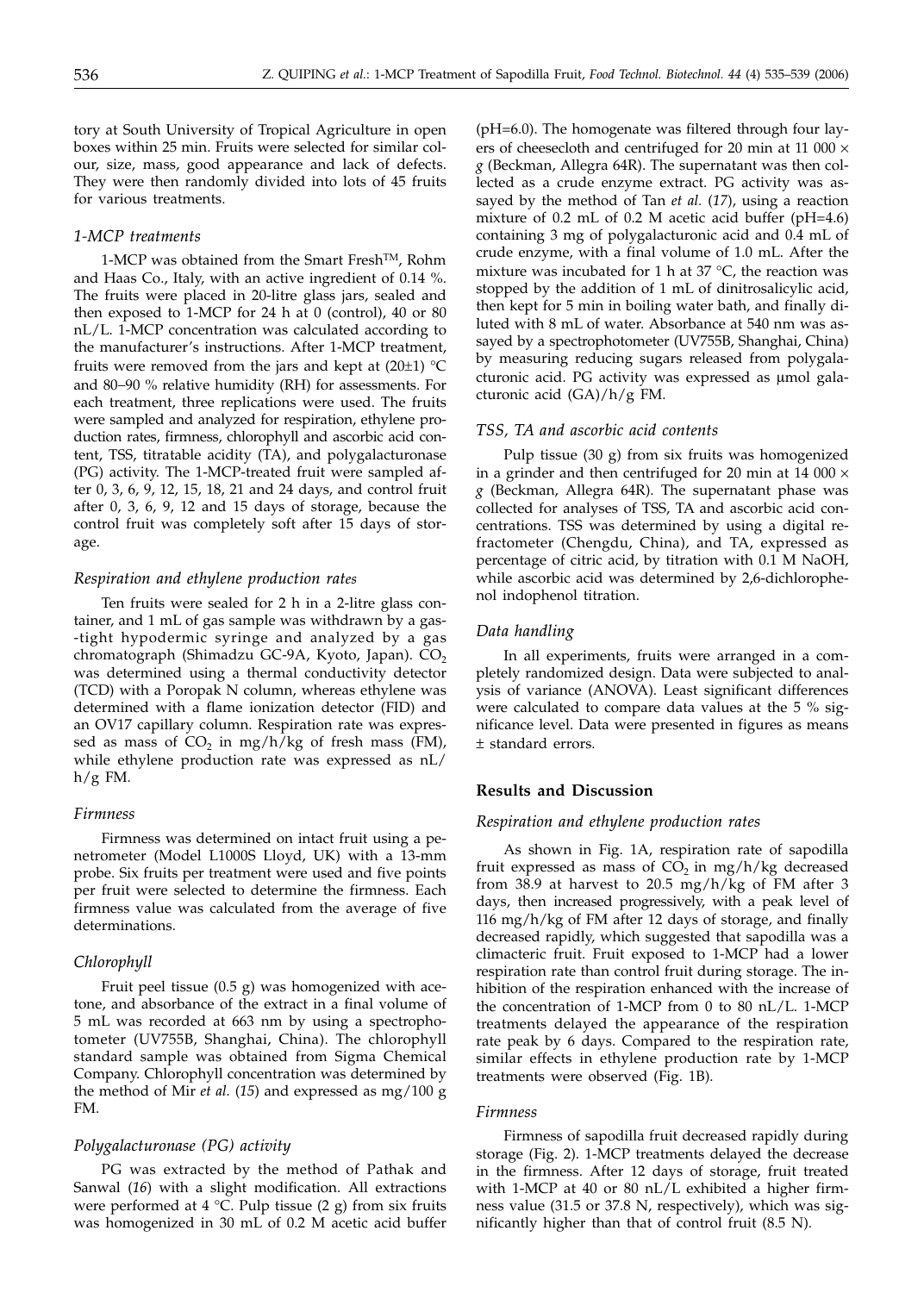

**Fig. 1.** Effect of treatment with 1-MCP on rates of respiration and ethylene production of sapodilla fruit. Fruits were exposed for 24 h to 1-MCP at 0 ( $\blacklozenge$ ), 40 (■) or 80 ( $\blacktriangle$ ) nL/L and then stored at 20 °C and 80–90 % RH. Each value is the mean of three replications, and vertical bars indicate the standard error



**Fig. 2.** Effect of treatment with 1-MCP on firmness of sapodilla fruit. Fruits were exposed for 24 h to 1-MCP at  $0 \left( \blacklozenge \right)$ ,  $40 \left( \blacksquare \right)$  or 80 (▲) nL/L and then stored at 20 °C and 80–90 % RH. Each value is the mean of three replications, and vertical bars indicate the standard error

### *PG activity*

Delay in fruit softening by 1-MCP treatment was attributed to the inhibition of hydrolysis enzymes, such as PG (*18*), cellulose and pectin methylesterase (*12*). In this study, sapodilla fruit had a very low PG activity at harvest, but the enzyme activity increased later and then reached a peak before climacteric respiration rate appeared (Figs. 1 and 3). 1-MCP treatment significantly inhibited the PG activity of sapodilla fruit within 9 days of storage, and there was a 6-day delay in the peak of the PG activity when 40 or 80 nL/L 1-MCP was applied to the fruit (Fig. 3).

#### *Chlorophyll content*

Chlorophyll content of sapodilla fruit decreased as storage time progressed (Fig. 4). 1-MCP treatment delayed significantly chlorophyll degradation. Feng *et al.*



**Fig. 3.** Effect of treatment with 1-MCP on PG activity of sapodilla fruit. Fruits were exposed for 24 h to 1-MCP at  $0$  ( $\blacklozenge$ ), 40 (■) or 80 (▲) nL/L and then stored at 20 °C and 80–90 % RH. Each value is the mean of three replications, and vertical bars indicate the standard error

(*18*) and Jiang *et al.* (*19*) reported that exposure of avocado and banana fruits to 1-MCP inhibited chlorophyll degradation and delayed skin colour change, which was attributed to the inhibition of ethylene-induced effects.

# *Ascorbic acid content*

Ascorbic acid content in sapodilla fruit declined gradually during storage. Fruit exposed to 1-MCP had higher ascorbic acid content (Fig. 5). Similar results were reported for pineapples (*20*).

### *TSS concentration*

TSS concentration in sapodilla fruit increased a little and decreased during storage (Fig. 6). Compared to con-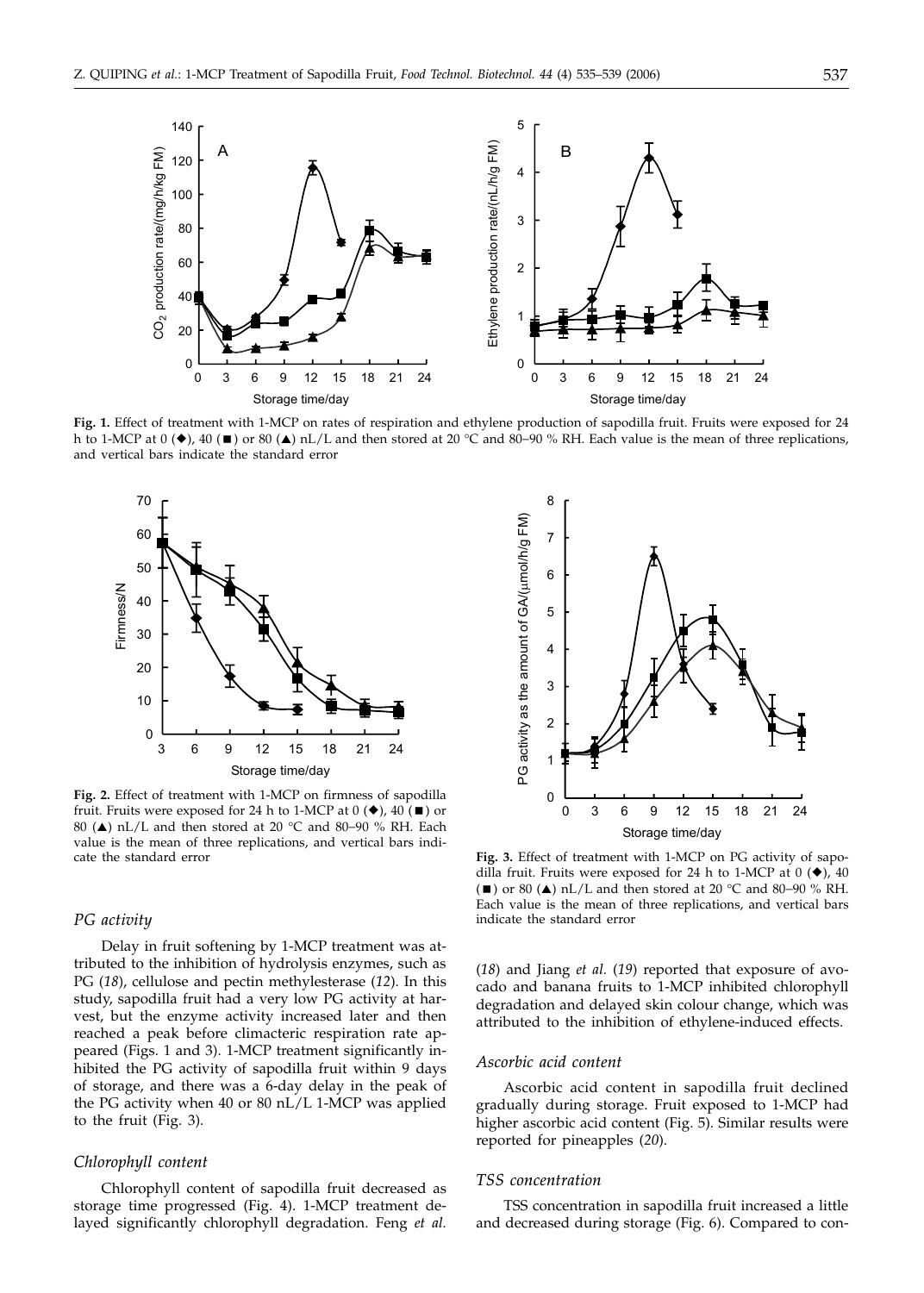

**Fig. 4.** Effect of treatment with 1-MCP on chlorophyll content of sapodilla fruit. Fruits were exposed for 24 h to 1-MCP at 0 (◆), 40 (■) or 80 (▲) nL/L and then stored at 20 °C and 80–90 % RH. Each value is the mean of three replications, and vertical bars indicate the standard error



**Fig. 5.** Effect of treatment with 1-MCP on ascorbic acid content of sapodilla fruit. Fruits were exposed for 24 h to 1-MCP at 0 (◆), 40 (■) or 80 (▲) nL/L and then stored at 20 °C and 80–90 % RH. Each value is the mean of three replications, and vertical bars indicate the standard error

trol fruit, 1-MCP-treated fruits had a higher TSS concentration. Biale (*21*) reported that increase in TSS during fruit ripening was attributed to the increased activity of enzymes responsible for the hydrolysis of starch to soluble sugars. Similar findings were observed in fruits of papaya (*9*) and apples (*22*).

# *TA concentration*

Recent research showed that 1-MCP treatments prevented ethylene-induced acidity loss in carrots (*23*) and delayed or inhibited TA loss in tomatoes (*24*) and plums (*11*). However, Dong *et al.* (*11*) and Porat *et al.* (*6*) found that application of 1-MCP did not affect the content of TA in apricot and Shamouti orange. Thus, the effects of 1-MCP on TA may rely on fruit cultivars and storage conditions. In this investigation, 1-MCP treatment de-



**Fig. 6.** Effect of treatment with 1-MCP on TSS content of sapodilla fruit. Fruits were exposed for 24 h to 1-MCP at  $0$  ( $\blacklozenge$ ), 40 (■) or 80 (▲) nL/L and then stored at 20 °C and 80–90 % RH. Each value is the mean of three replications, and vertical bars indicate the standard error

layed TA loss of sapodilla fruit during storage, but there was no significant difference at the 5 % level between 40 and 80 nL/L when the fruit was treated with 1-MCP and then stored for the first 12 days at 20  $^{\circ}$ C (Fig. 7).



**Fig. 7.** Effect of treatment with 1-MCP on titratable acidity of sapodilla fruit. Fruits were exposed for 24 h to 1-MCP at  $0(\blacklozenge)$ , 40 (■) or 80 (▲) nL/L and then stored at 20 °C and 80–90 % RH. Each value is the mean of three replications, and vertical bars indicate the standard error

# **Conclusion**

Exposure of sapodilla fruit to 1-MCP at 40 or 80 nL/L for 24 h at 20 °C inhibited markedly the rates of respiration and ethylene production, and ethylene-induced ripening such as softening and chlorophyll degradation.